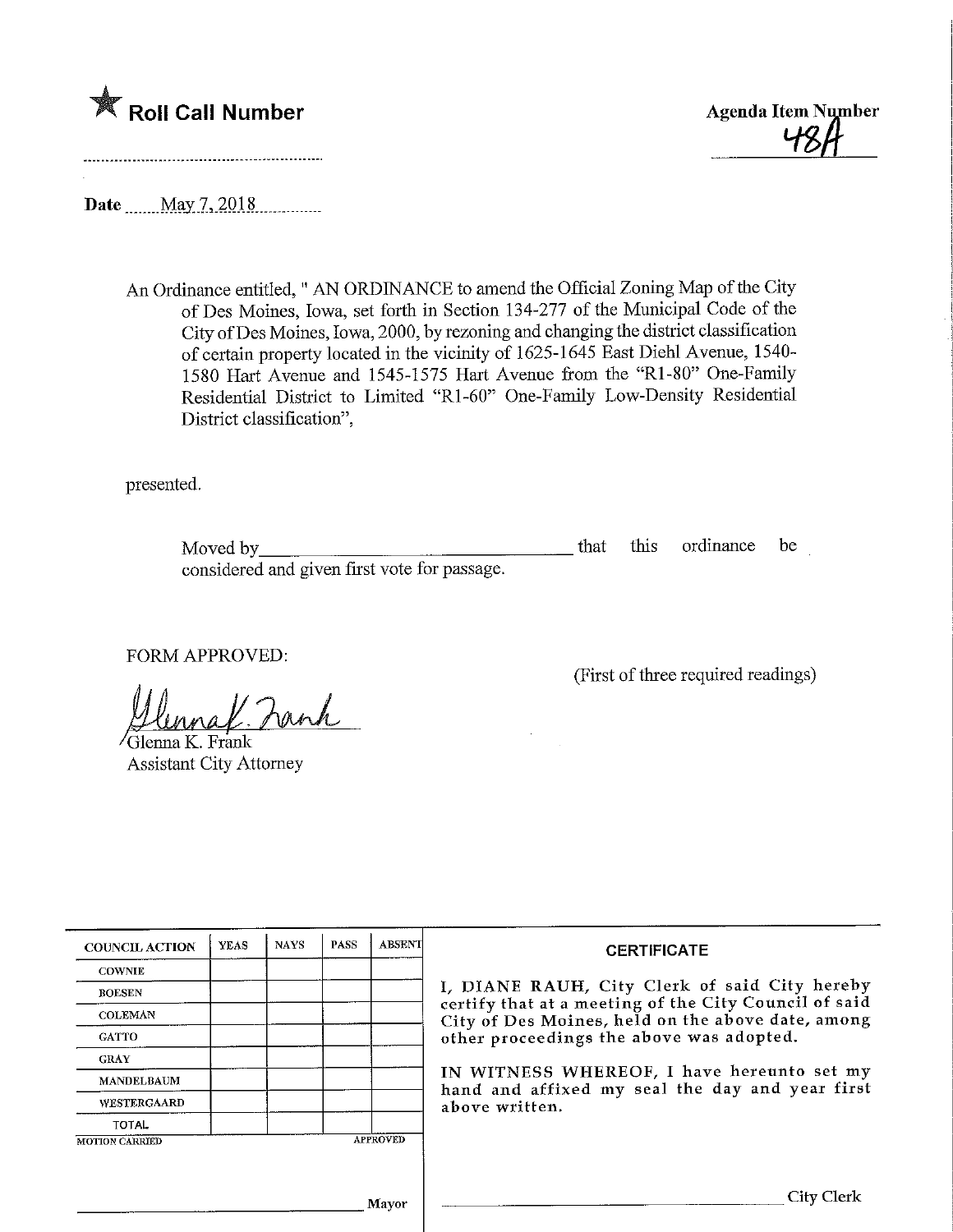$\frac{8}{78}$ 

| Prepared by:       | Glenna K, Frank, Assistant City Attorney, 400 Robert D. Ray Drive, Des Moines, IA 50309<br>Phone: 515/283-4530 |
|--------------------|----------------------------------------------------------------------------------------------------------------|
| Return Address:    | City Clerk - City Hall, 400 Robert D. Ray Drive, Des Moines, IA 50309                                          |
| Title of Document: | City of Des Moines, Ordinance No.                                                                              |
| Grantor/Grantee:   | City of Des Moines, Iowa                                                                                       |
| Legal Description: | See page 1, below.                                                                                             |

ORDINANCE NO.

AN ORDINANCE to amend the Official Zoning Map of the City of Des Moines, Iowa, set forth in Section 134-277 of the Municipal Code of the City of Des Moines, Iowa, 2000, by rezoning and changing the district classification of certain property located in the vicinity of 1625-1645 East Diehl Avenue, 1540-1580 Hart Avenue and 1545-1575 Hart Avenue from the "R1-80" One-Family Residential District to Limited "R1-60" One-Family Low-Density Residential District classification,

Be It Ordained by the City Council of the City of Des Moines, Iowa:

Section 1. That the Official Zoning Map of the City of Des Moines, Iowa, set forth in Section 134-277 of the Municipal Code of the City of Des Moines, Iowa, 2000, be and the same is hereby amended by rezoning and changing the district classification of certain property located in the vicinity of 1625-1645 East Diehl Avenue, 1540-1580 Hart Avenue and 1545-1575 Hart Avenue, more fully described as follows, from the "R1-80" One-Family Residential District to

Limited "Rl-60" One-Family Low-Density Residential District classification: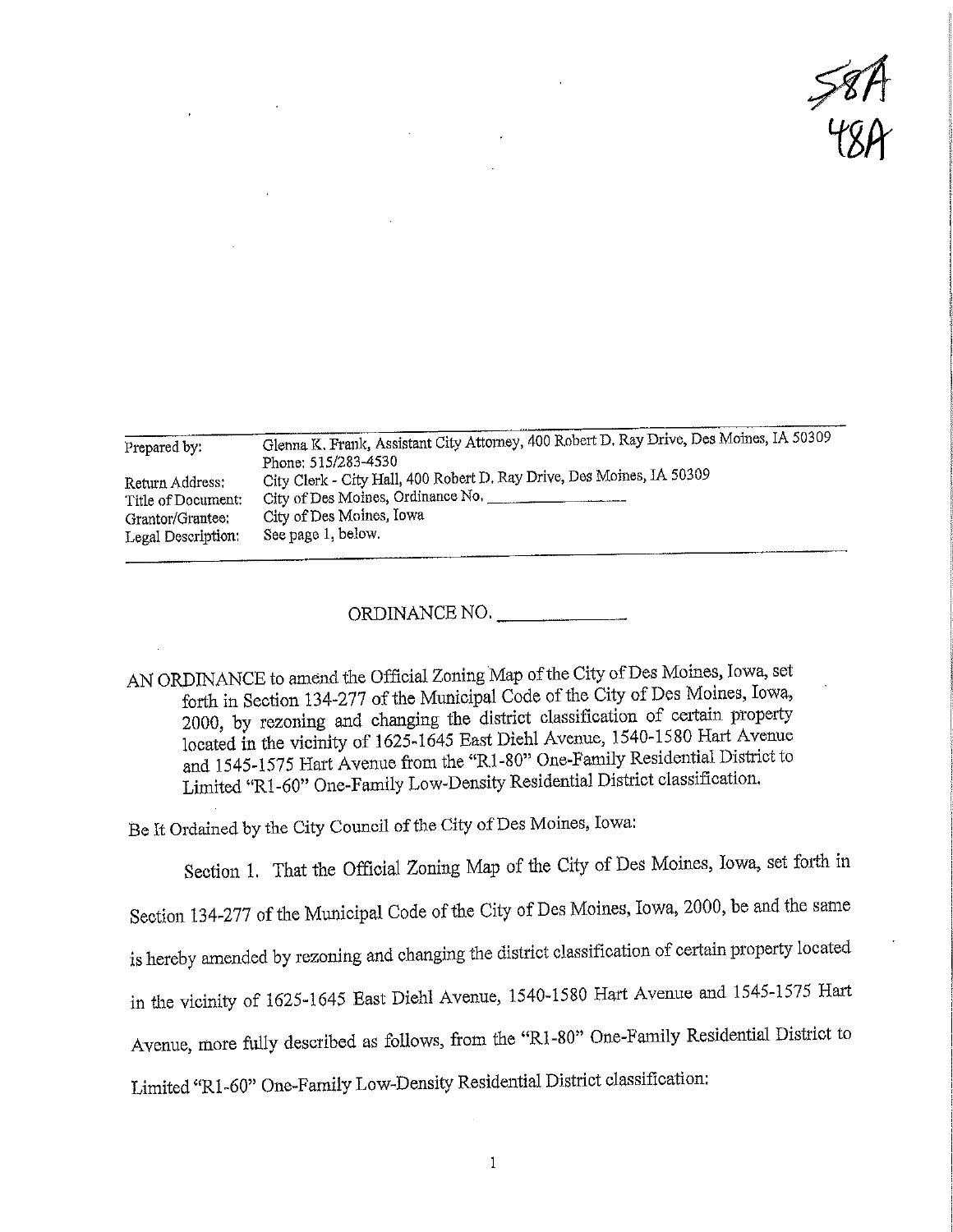Lot 23, 24, 25, 26, and 27 in CAPITOL VIEW ACRES, an Official Plat now included in and forming a part of the City of Des Moines, Polk County, Iowa.

And

Lot 12 (Except the South 70 feet of the West 425 feet thereof) and Lots 13 and 14 in NEW HOPE, an Official Plat now included in and forming a part of the City of Des Moines, Polk County, Iowa,

Section 2, That this ordinance and the zoning granted by the terms hereof are subject to

the following imposed additional conditions which have been agreed to and accepted by execution

of an Acceptance of Rezoniag Ordinance by all owners of said property and are binding upon the

owners and their successors, heirs, and assigns as follows:

- 1) A minimum of one street tree shall be provided per lot frontage witliin the development that complies with the City's street tree policies. Each tree shall be installed prior to the issuance of a Certificate of Occupancy-for the dwelling constructed on that lot.
- 2) No same house plan shall be built on adjacent lots.
- 3) Each house shall have a full basement.
- $4)$  Each house shall have a minimum two-car attached garage.
- 5) The front facade of any house constructed must contain one of the following:
- a. A front porch of not less than 60 square feet; or
- b. Stone or brick masonry siding covering at least 1/3 of the facade.
- 6) All windows and doors shall have trim that is no less than 4-inches in width.
- 7) The roof on any house constructed shall be of asphalt type shingles or cedar shakes. Standard 3-tab shingles are prohibited.
- 8) Single story homes shall be constructed with a minimum of 1,400 square feet of above grade finished floor area.
- 9)  $1\frac{1}{2}$  story homes shall be constructed with a minimum of 1,600 square feet of above grade finished floor area with a minimum of 1 ,000 square feet on the first floor.
- 10) 2-story homes shall be constructed with a. minimum of 1,800 square feet of above grade finished floor area.
- 11) Exterior material for any home constructed shall be masonry (brick or stone), vinyl of no less than 0.042 thickness, cedar, masonite, or cement fiber board.
- 12) Any chain link fence shall have black vinyl-cladding.

Section 3. This ordinance shall be in full force and effect from and after its passage and

publication as provided by law.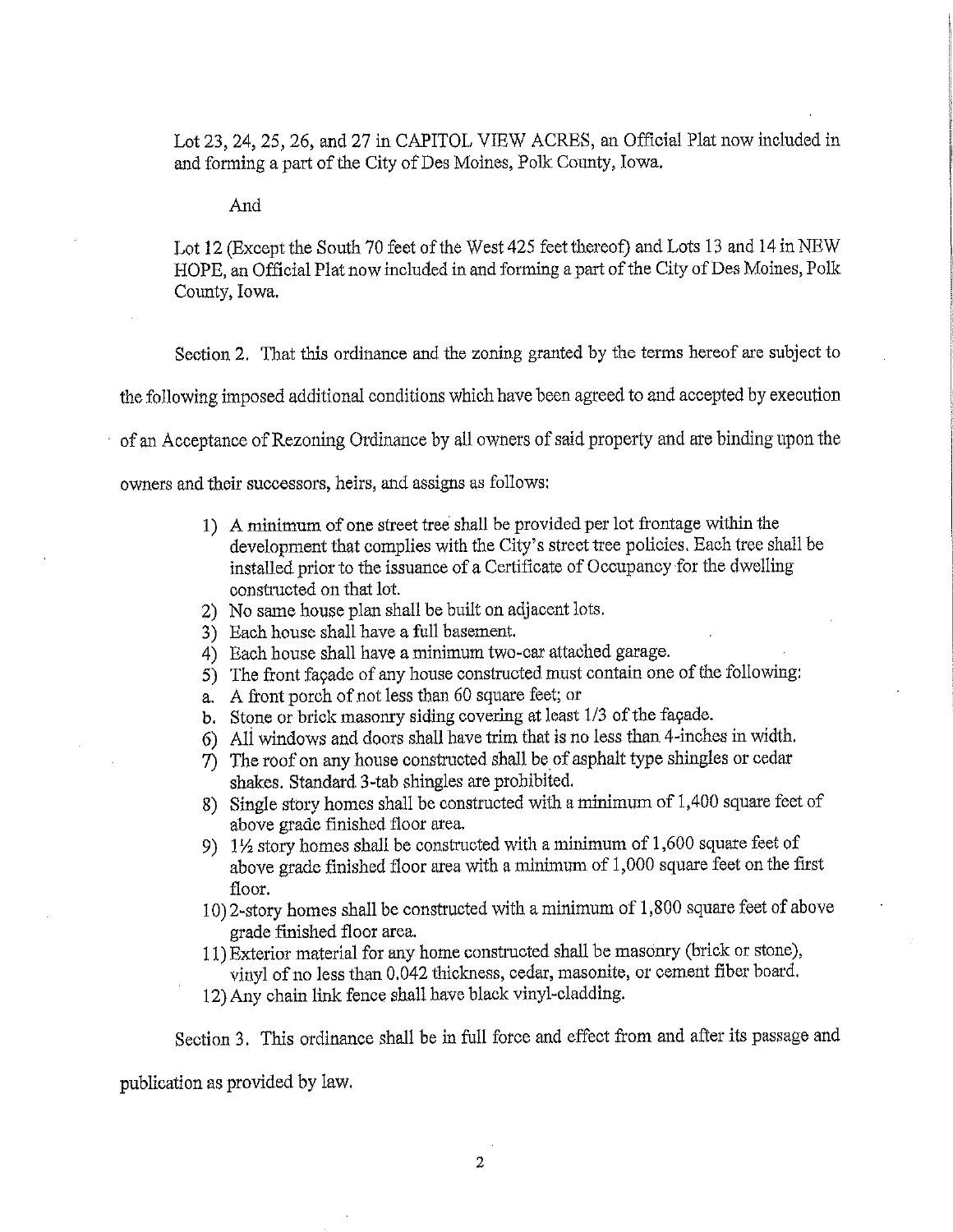Section 4. That the City Clerk is hereby authorized and directed to cause certified copies of the Acceptance of-Rezoning Ordinance, this ordmance, vicinity map and proof of publication of this ordinance to be properly filed in the office of the County Recorder of the county in which the subject property is located.

FORM APPROVED:

 $\alpha$ <sup>1</sup> Assistant City Attorney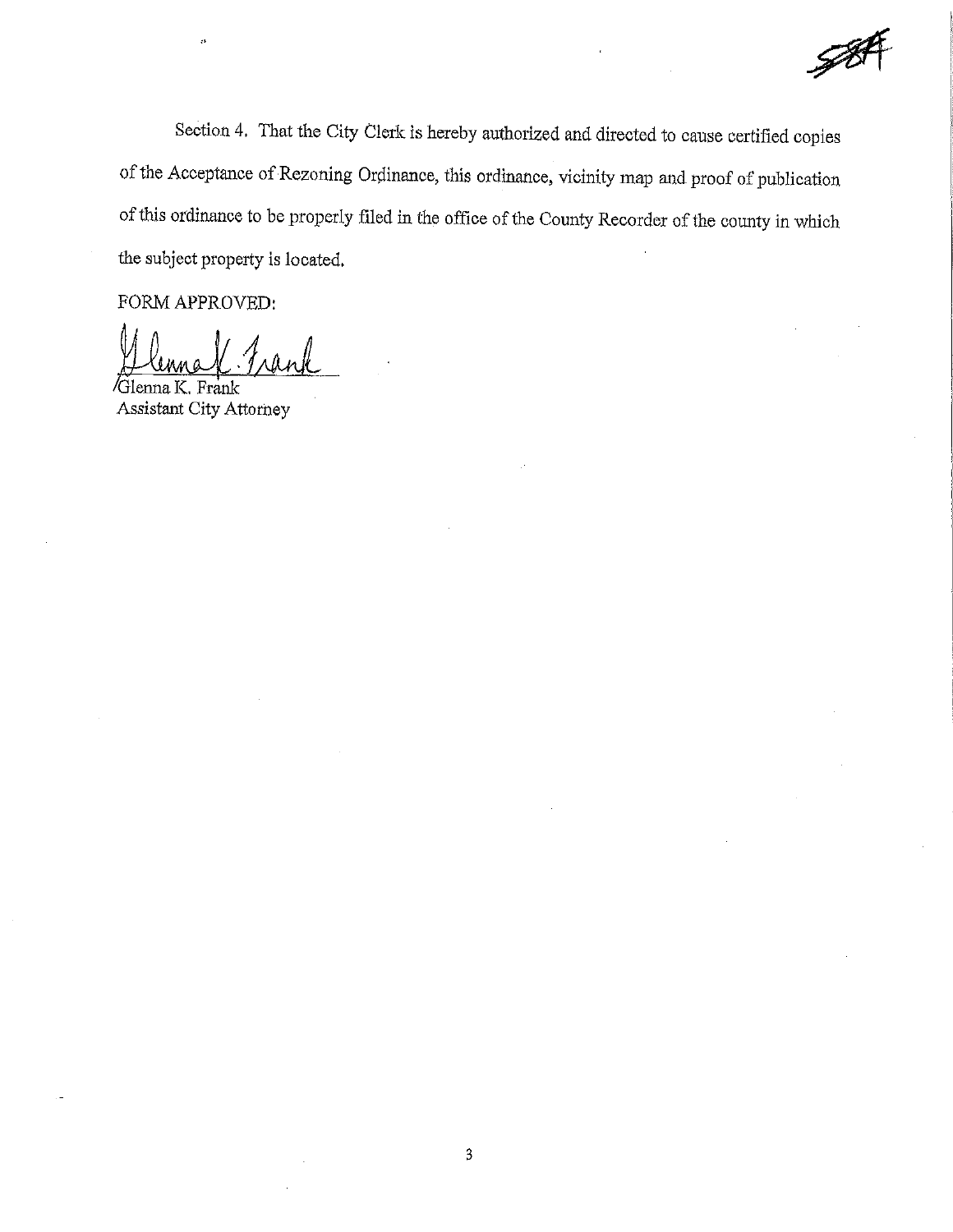$\frac{\mathcal{B}}{\mathcal{B}}$ 

| Propared by;       | Glenna K. Frank, Assistant City Attorney, 400 Robert D. Ray Drive, Des Moines, IA 50309   |  |  |  |  |
|--------------------|-------------------------------------------------------------------------------------------|--|--|--|--|
|                    | Phone: 515/283-4530                                                                       |  |  |  |  |
| Return Address:    | City Clerk - City Hall, 400 Robert Ray Dr., Des Moines, IA 50309                          |  |  |  |  |
| Taxpayer:          | No change                                                                                 |  |  |  |  |
| Title of Document: | Acceptance of Rezoning Ordinance                                                          |  |  |  |  |
| Grantor's Name:    | Phonevilay Boun and Bounthieng Egkhounmuong (Owners)                                      |  |  |  |  |
| Grantee's Name:    | City of Des Moines, Iowa                                                                  |  |  |  |  |
| Legal Description: | Lot 23, 24, 25, 26, and 27 in CAPITOL VIEW ACRES, an Official Plat now included in and    |  |  |  |  |
|                    | forming a part of the City of Des Moines, Polk County, Iowa.                              |  |  |  |  |
|                    | And                                                                                       |  |  |  |  |
|                    | Lot 12 (Except the South 70 feet of the West 425 feet thereof) and Lots 13 and 14 in NEW  |  |  |  |  |
|                    | HOPE, an Official Plat now included in and forming a part of the City of Des Moines, Polk |  |  |  |  |
|                    | County, Iowa.                                                                             |  |  |  |  |
|                    | (Hereinafter referred to as "Property")                                                   |  |  |  |  |

## ACCEPTANCE OF REZONING ORDINANCE

The undersigned hereby state, warrant and agree as follows;

1, That Phonevilay Boun and Bounthieng Egkhounmuong are the sole titleholders of the Property locally known as 1625-1645 East Diehl Avenue, 1540-1580 Hart Avenue and 1545- 1575 Hart Avenue (collectively "Property") and legally described above.

2. That in the event the City of Des Moines, Iowa, acts to rezone the Property from "Rl-80" One-Family Residential District to Limited "Rl-60" One-Family Low-Density Residential District, I agree and accept on behalf of the owner to the imposition of the following conditions to run with the land and be binding upon all successors, heirs and assigns as part of the ordinance so rezoning the Property:

- 1) A minimum of one street tree shall be provided per lot frontage within the development that complies with the City's street tree policies. Each tree shall be installed prior to the issuance of a Certificate of Occupancy for the dwelling constructed on that lot.
- 2) No same house plan shall be built on adjacent lots, .
- 3) Each house shall have a fall basement.
- 4) Each house shall have a minimum two-car attached garage.
- 5) The front facade of any house constructed must contain one of the following:

^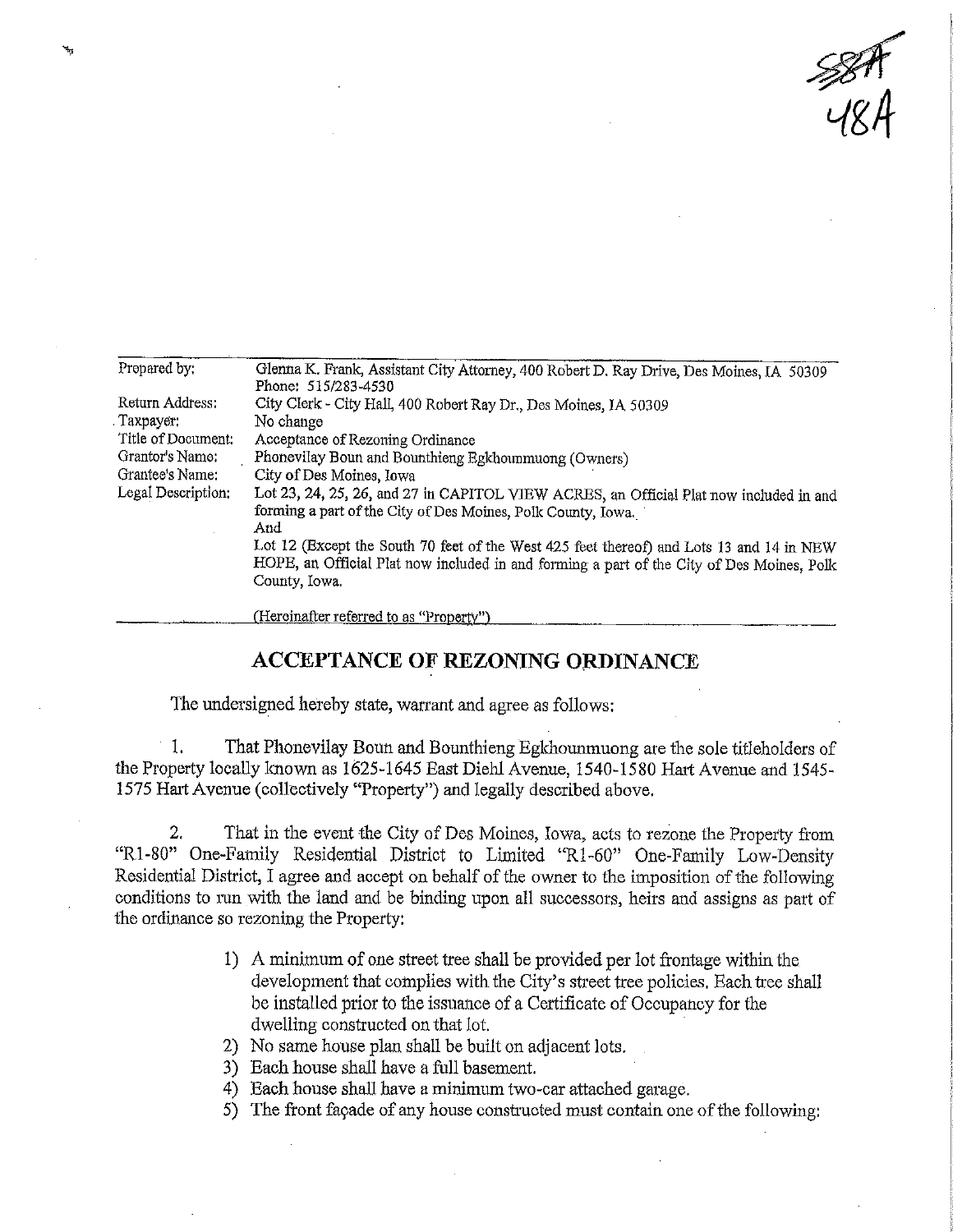- a. A front porch of not less than 60 square feet; or
- b. Stone or brick masonry siding covering at least 1/3 of the facade.
- 6) All windows and doors shall have trim that is no less than 4-inches in width.
- 7) The roof on any house constructed shall' be of asphalt type shingles or cedar shakes. Standard 3-tab shingles are prohibited,
- 8) Single story homes shall be constmcted with a minimum of 1,400 square feet of above grade finished floor area,
- 9)  $1\frac{1}{2}$  story homes shall be constructed with a minimum of 1,600 square feet of above grade finished floor area with a minimum of 1,000 square feet on the first floor.
- 10) 2-story homes shall be constructed with a minimum of 1,800 square feet of above grade finished floor area,
- 11) Exterior material for any home constructed shall be masonry (brick or stone), vinyl of no less than 0.042 thickness, cedar, masonite, or cement fiber board.
- 12) Any chain link fence shall have black vinyl-cladding.

3. A certified copy of the rezoning ordinance shall be attached hereto, and a certified copy of this document and the rezoning ordinance shall be recorded by the City in the land records of the County Recorder to memorialize the rezoning of the Property as identified above.

The words and phrases herein, including acknowledgment hereof, shall be construed as in the singular or plural number, and as masculine or feminine gender, according to the context.

PHONEVILAY BOUN (Owner) SPOUSE OF PHONEVILAY BOUN (If Any) <u>men är</u> Phonevilay Bourt By: Tem Boun DANICA PARKER ex.<br>A Commission Number 775958 State of Iowa My Commission Expires Υ 883 December 04.2018 County of Polk ) This instrument was acknowledged before me on  $\text{A}_{\text{P}}$ ril  $2^{\text{nd}}$ 2018, by Phonevilay Boun, Notary Public in the State of Iowa State of Iowa ) ss: County of Polk  $2^{nd}$ This instrument was acknowledged before me on  $\beta$ <br> $\beta$  ou $\gamma$  . spouse of Phonevilay Boun. 2018, by  $\ell$ <sub>i</sub> $\gamma$  <u>Boun</u>, spouse of Phonevilay Boun. DANICA PARKER Notary Public m the State of Iowa $\frac{3}{2}$ Commission Number 775958^ My Commission Expires December 04,2018